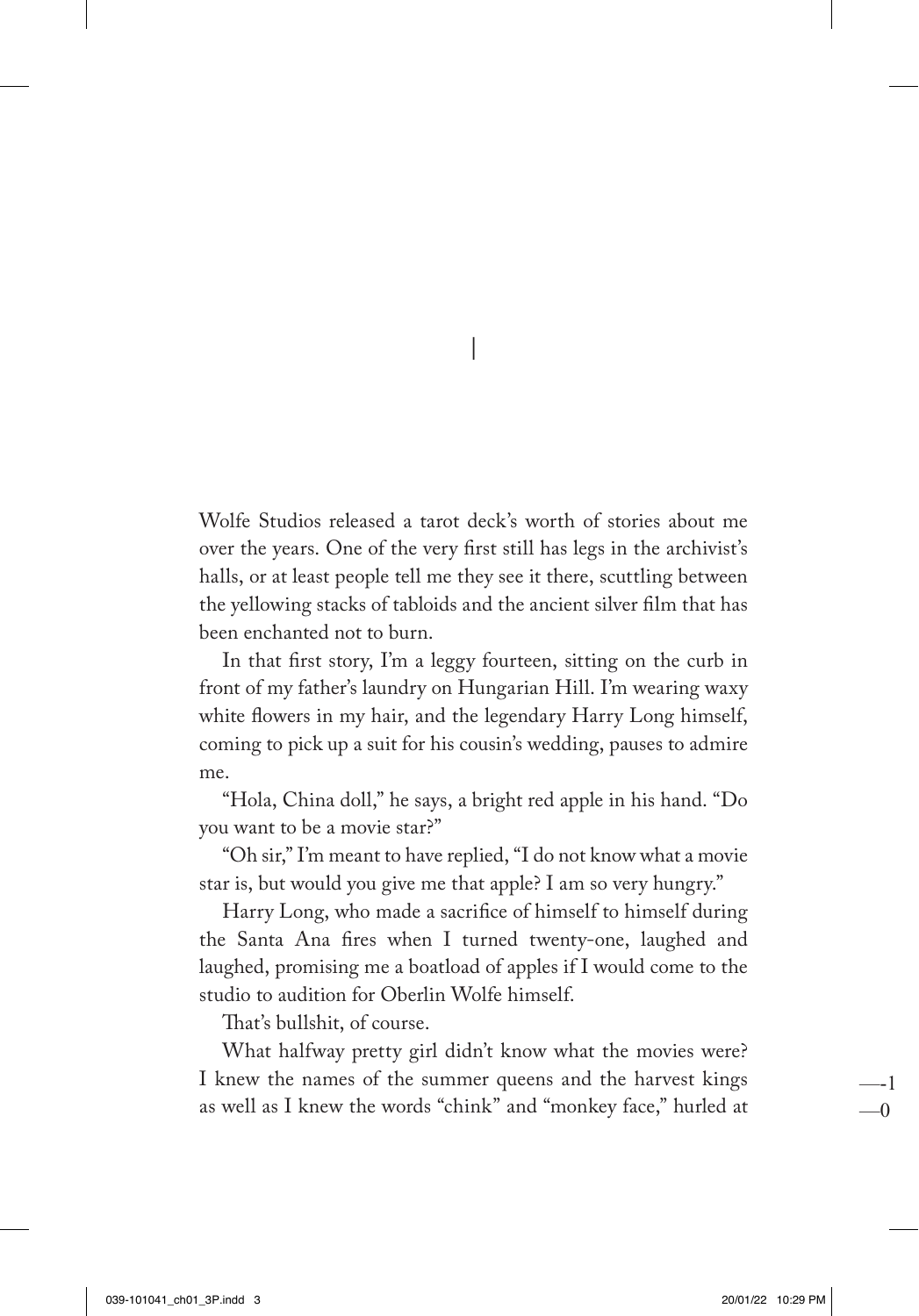## 4 N G H I V O

me and my little sister as we walked hand in hand to the Chinese school two miles from our house. I knew them as well as I knew the lines in my mother's face, deeper every year, and the warring heats of the Los Angeles summer and the steam of the pressing room.

The year I was seven, my father returned from Guangzhou to stay with us in America, and they built the nickelodeon between our laundry and the Chinese school. The arcade was far better than any old apple, and from the first, I was possessed, poisoned to the core by ambition and desire. The nickelodeon took over a space that had once sold coffins, terrible luck whether you were Chinese, Mexican, or German, but the moment they opened their doors and lit up the orangey-pink neon sign overhead, comique in the cursive I was having such trouble with, they were a modest success.

Luli and I were walking home one hot day, and we would have kept walking if the tall woman lounging in her ticket booth hadn't tipped an extravagant wink at me. Her skin was a rich black, and her hair was piled up on her head in knots so intricate it hurt my eyes. It wasn't until we got a little closer that I could see her eyes gleamed with the same orangey-pink of the sign overhead, and even then, I might have decided it was too late.

"We're showing *Romeo and Juliet* today," she said with a wide smile. "If you hurry, you can still get seats."

"I don't have anything to pay with," I muttered, ashamed to even be caught wanting, but the woman only smiled wider.

"Well, it's a nickel if you're ordinary, but you girls aren't, are you?"

Up until that very moment, Luli and I would have given absolutely anything to be ordinary, to live in one of the pastel boxes off of Hungarian Hill, to have curly blond or brown hair instead of straight black, and to have pop eyes instead of ones that looked like slits carved into the smooth skin of a melon.

The way the beautiful Black woman spoke, however, I started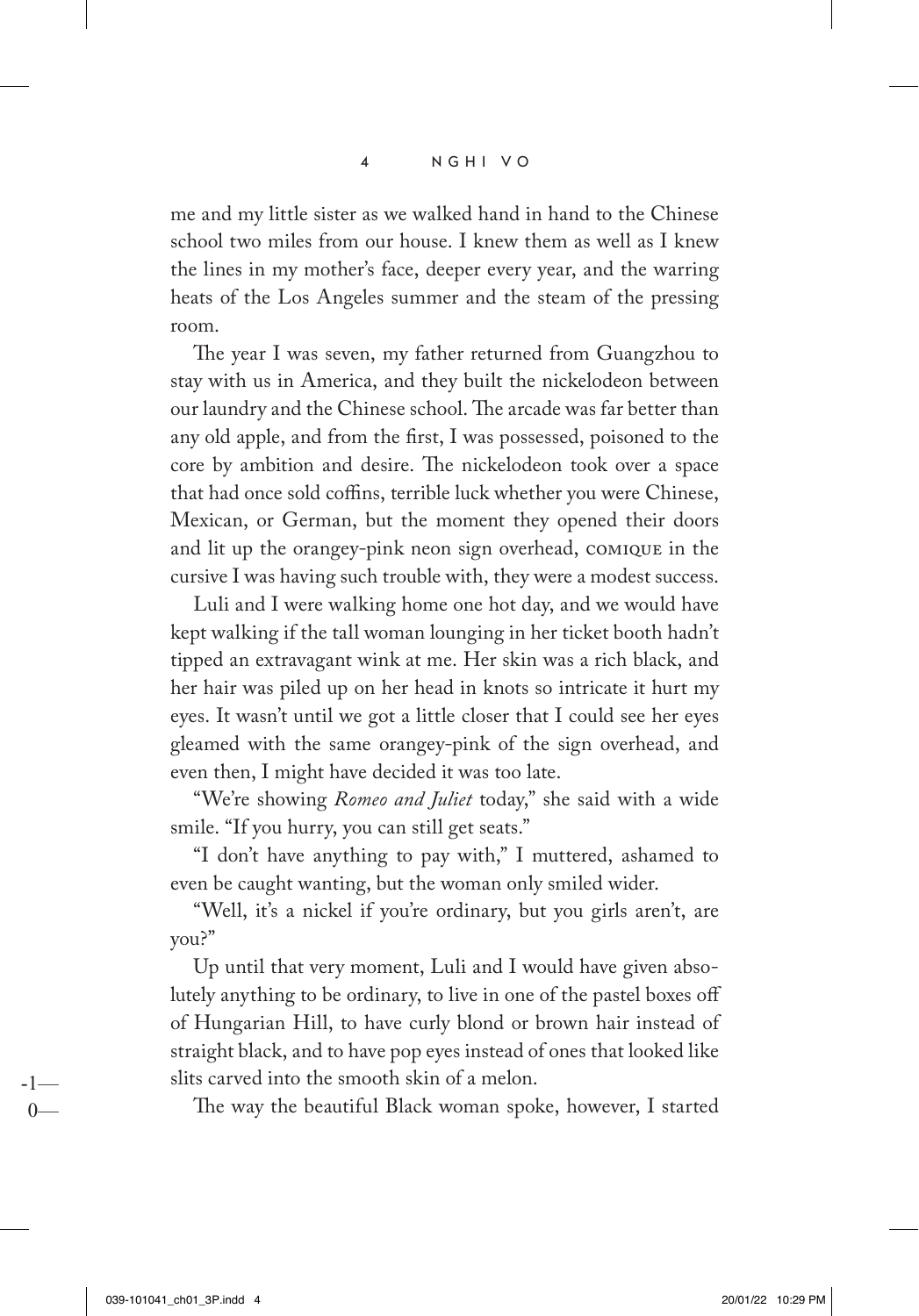to wonder. If I couldn't be ordinary, maybe I could be something better instead.

Maybe I could get into the nickelodeon.

Luli tugged at my hand fretfully, but I squeezed tighter, comforting and bullying at once.

"We're not ordinary at all," I declared. "And we don't have any nickels."

The woman touched a neatly manicured nail to her full lower lip, and then she smiled.

"An inch of your hair," she said at last. "Just one inch for two of you."

"Sissy, let's go home," my sister begged in Cantonese, but I scowled at her and she subsided.

"Just one inch," I said, as if I had any control over it. "And why do you want it, anyway?"

She helped me climb onto the spinning chrome stool with its red vinyl cushion; I remember the way the heat stuck it to my thighs where my thin dress rode up. I was already tall for my age. She swept a neat white cape around me, and as she snipped at my waist-length hair with a flashing pair of shears, she explained.

"An inch of hair is two months of your life," she said. "Give or take. An inch . . . that's your father coming home, your mother making chicken and sausage stew, skinning your knee running from the rough boys . . ."

It made sense, or at least I didn't want her to think that I didn't understand. She wrapped an inch of my hair into a little packet of silk, tucking it into the antique cash register, and then she handed my sister and me two grubby olive-green tickets. I still have my ticket in a small box with some other mementos, next to a smooth lock of butter-gold hair and a withered white flower with a rust-red center. My sweat made the cheap ink go blurry, but you can still see the comique stamp as well as its sigil, the sign of the wheel of fortune.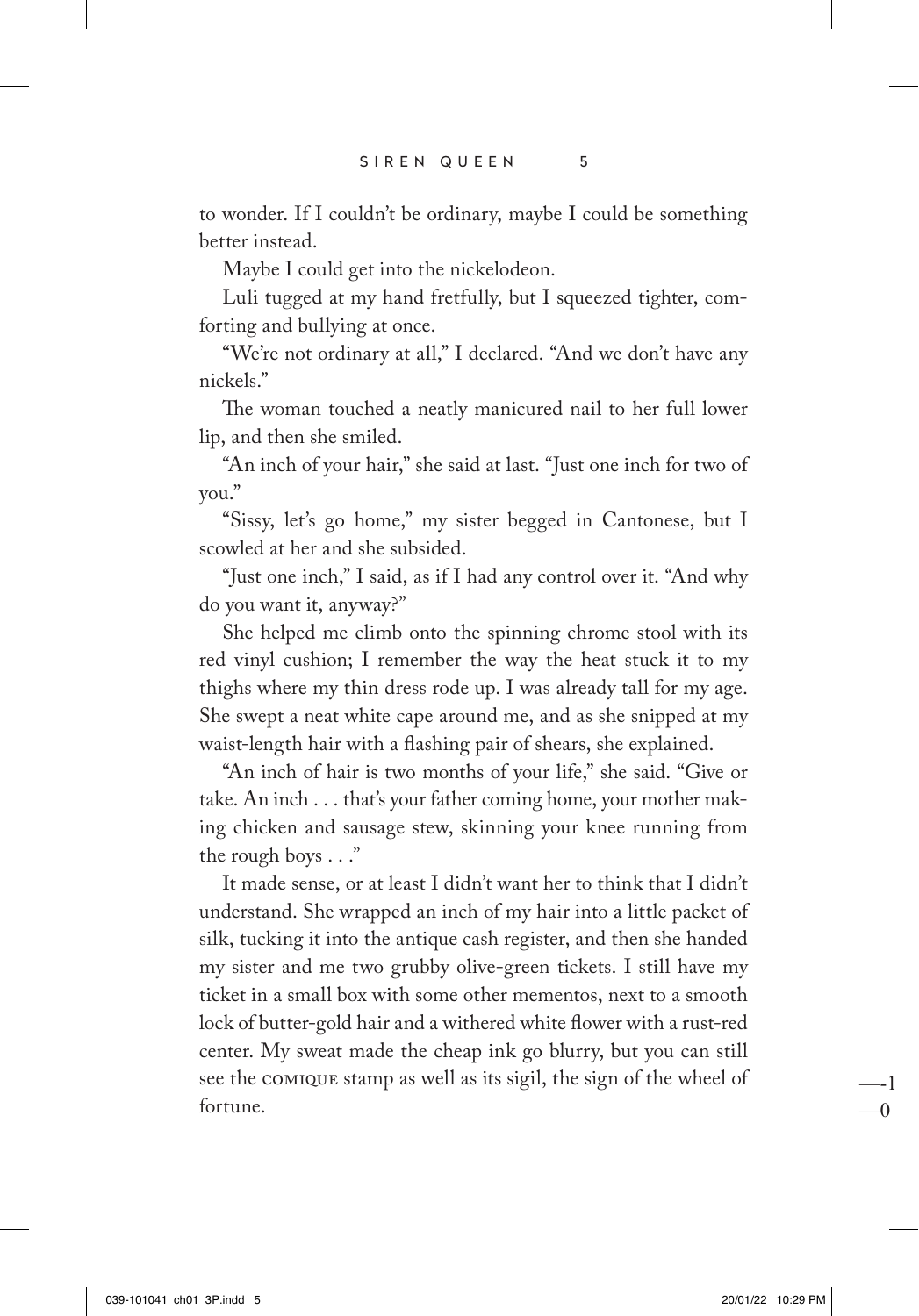The nickelodeon was full of muttering patrons, the darkness waiting and full of potential. We were small enough that no one cared if we squeezed onto the edges of the front-row seats, and in a moment, the flicker started.

It was magic. In every world, it is a kind of magic.

Silver light painted words on the flat, dark screen in front of us, and I didn't have to read for Luli because the immigrants around us were sounding out the words quietly.

It was *Romeo and Juliet* as performed by Josephine Beaufort and George Crenshaw, two of the last silent greats. She looked like a child compared to the man who had loved the Great Lady of Anaheim, but it didn't matter, not when she filled up the screen with her aching black eyes, when his lip trembled with passion for the girl of a rival family.

Their story was splattered over the screen in pure silver and gouts of black blood. First Romeo's friend was killed, and then Juliet's cousin, and then Romeo himself, taking a poison draught that left him elegantly sprawled at the foot of her glass coffin.

When Juliet came out, she gasped silently with horror at her fallen lover, reaching for his empty vial of poison. She tried to tongue the last bit out, but when no drop remained, she reached for his dagger.

It wasn't Juliet any longer, but instead it was Josephine Beaufort, who was born Frances Steinmetz in Milwaukee, Wisconsin. She might have been born to a janitor and a seamstress, but in that moment, she was Josephine Beaufort, bastard daughter of an Austrian count and a French opera singer, just as much as she was Juliet Capulet.

The entire nickelodeon held its breath as her thin arms tensed, the point of the dagger pressed not to her chest where a rib or her sternum might deflect it, but against the softest part of her throat.

Her mouth opened, and a dark runnel of blood streamed down her unmarked white throat. She paused, long enough to build em-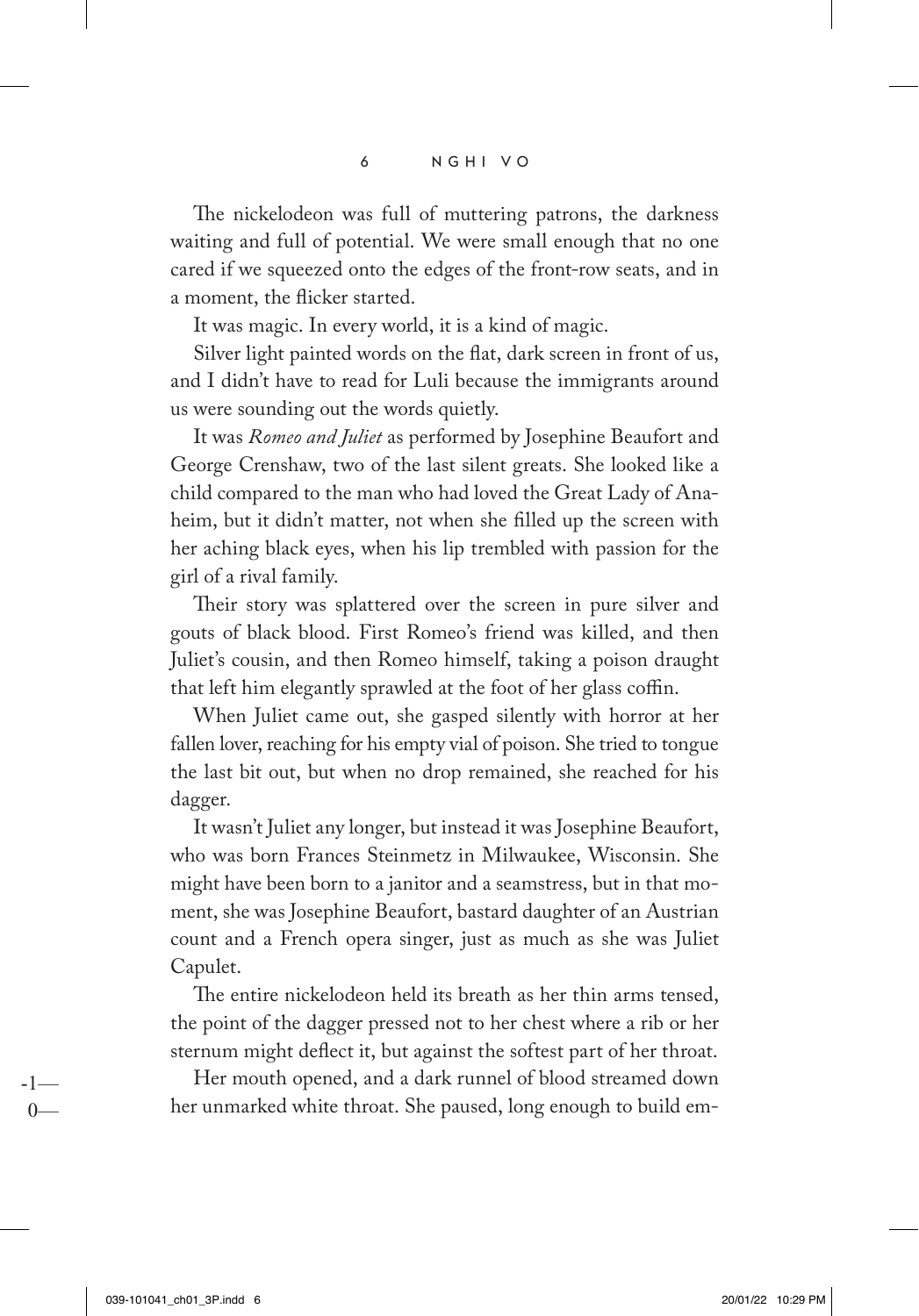pires, long enough for a dead lover to marvelously revive. Then her arms tensed, her fingers tightened, and the dagger disappeared into her flesh, all that white destroyed with a river of black blood. It covered her breast and her white lace gown, speckling her round cheeks and marring her dulling eyes.

She slumped over the body of George Crenshaw and the camera pulled back, back, back, showing us the spread of black blood over the chapel floor before finally going dark itself.

My sister set up a wail that was lost in the chatter of the other patrons.

"She died, the lady died," Luli sobbed.

I took her hand, squeezing it like I did when I was trying to nerve us both up for another day beyond the safety of our bedroom, but my mind was a thousand miles away.

"No, she didn't," I said with absolute certainty.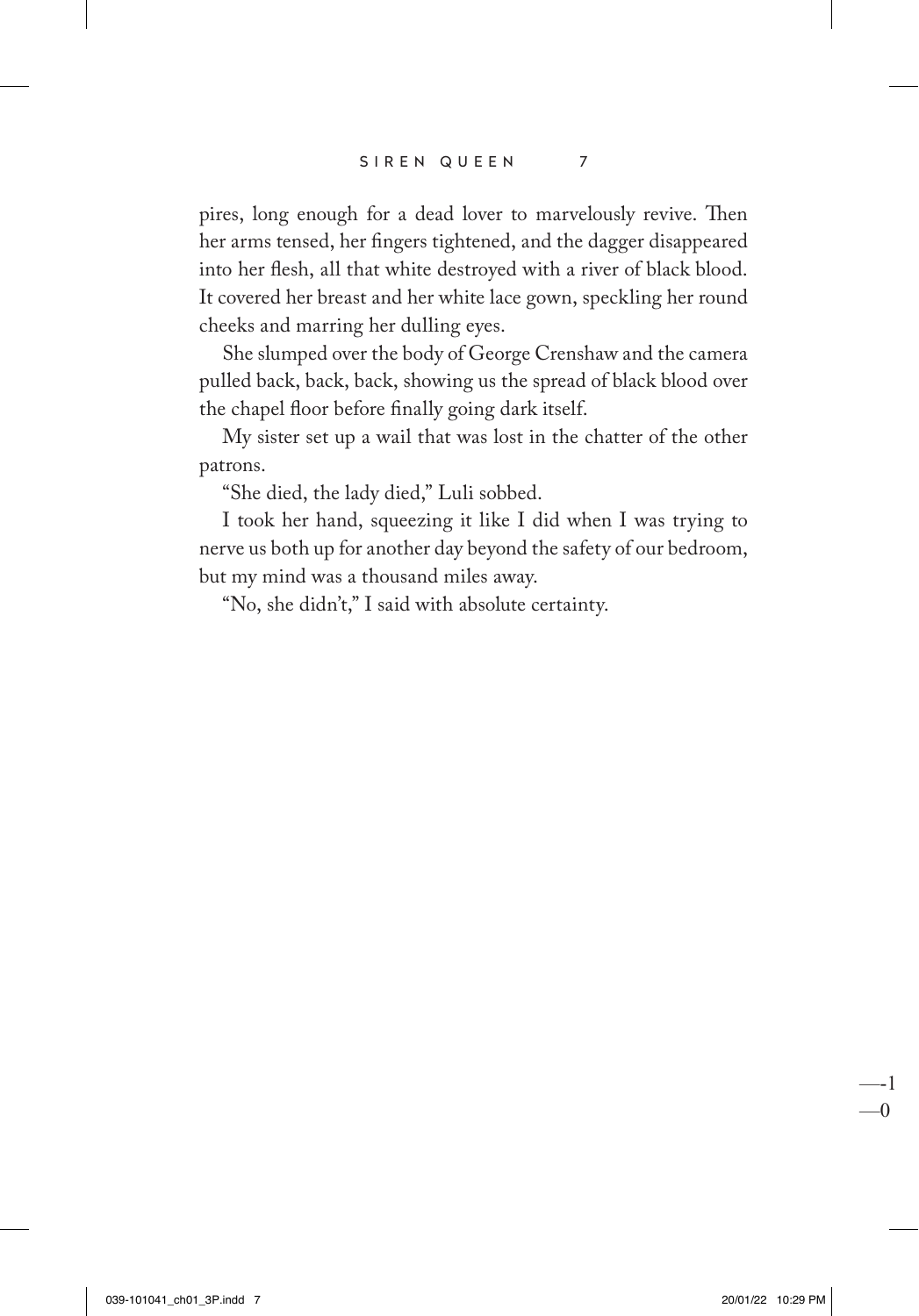You might say my family is in the business of immortality.

My father came from a long line of apothecaries and sorcerers. There were no imperial appointments, nothing as grand as a jade seal or a French house in Beijing, but they did well for themselves, ensuring a kind of small immortality for magistrates and county governors.

Even after he came to the United States, he kept with him a tortoiseshell cabinet that was second in reverence only to the family altar. It gleamed black and calico with thirty small drawers on the front and at least fifteen secret ones hidden throughout. It contained a continent's wealth of dinosaur bones, mercury captive in small vials, powders and tinctures of all kinds.

Once in a while, an old man would come from Chinatown, bent and with all of his weight carried by the two hands clasped at the small of his back. There would be a hurried conversation with my father in the alley in back, which we shared with a Polish tailor.

These old men sat stoically on the rickety wooden chair we kept in the back while my father reached for his cabinet. He would grind and pour, slice and drown, and at the end, there would be a little green paper packet of immortality for the old men, cunningly folded to be tucked into a sleeve or a jacket.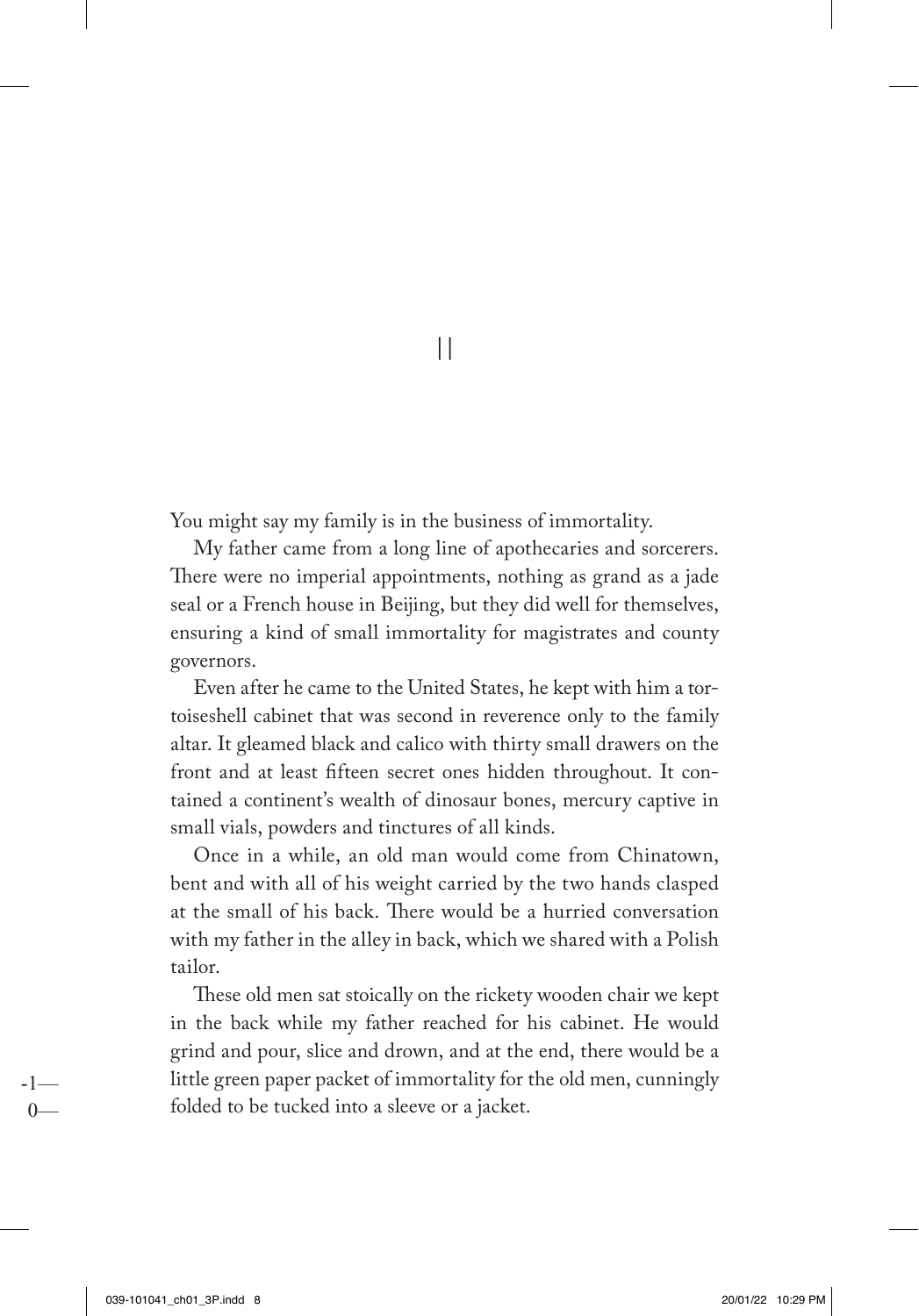My father spoke often of our ancestor Wu Li Huan, who had given the governor of Wu eight hundred years.

"Not a speck of gray in his hair, not a tremor in his writing hand," my father said.

The old men came for my father's potion two times, three or even four, but they never came after that. My father was no Wu Li Huan, and instead of centuries, he sold months and weeks.

My mother was the second generation to be born to the golden mountain, her English perfect, her Cantonese stilted. Her people hadn't even hoped to serve regional officials while they were in Guangzhou, which my father called home and she never did.

Her immortality, what tiny scraps of it she could claim, was in the trains that raced from coast to coast. Her father worked on the Chinese crews that broke ground for the iron tracks, sometimes only six inches a day through the frozen mountains. She told us he was an enormous man, bearded and broad with a face that was turned red by the cold of Montana.

He bellowed and bullied and coaxed so well that he sent money home, and in return was sent the ambitious village beauty.

To everyone's surprise, they loved each other and would have kept going on together forever if a premature blast had not dropped a mountain on his head, his and his crewmen's.

Forty men, and by then the exclusion acts had barred the way, so she was the only widow.

With her little daughter in tow, she went to live in Los Angeles where there were other Chinese, but she had had enough. When my mother could take a job at the Grandee Hotel at fourteen, her mother left for China, ready to be home.

Sometimes, when the wind blew just the right way, we could hear the trains whistling to each other from the yards, shrill cries of *I am here,* and *do not stop me.* When my mother heard them, her hair blackened slightly from ash to soot and the lines on her face grew just a little less deep.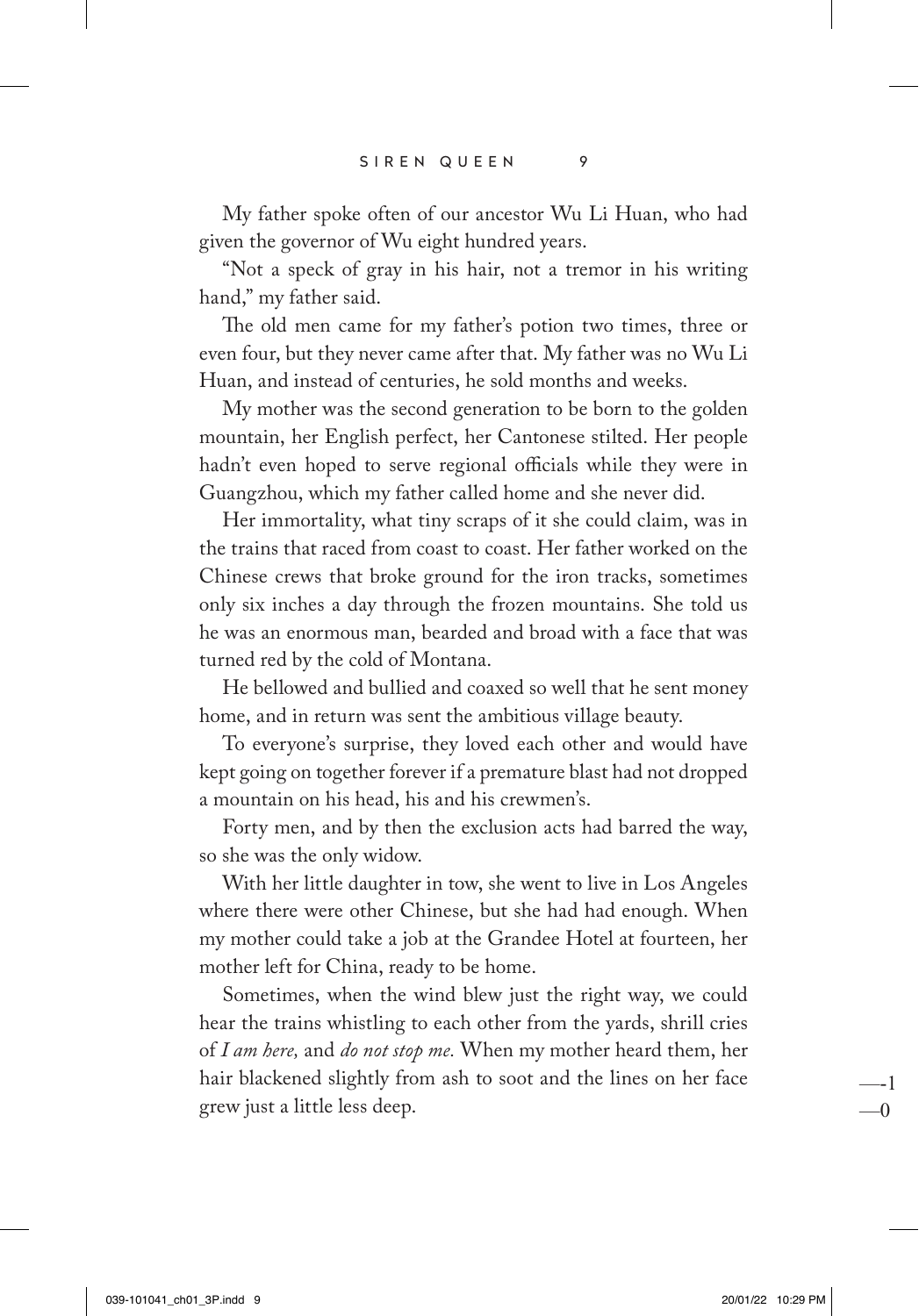Like we understood to make wide circles around the drunks on the streets and how calico cats were the luckiest of all, we understood immortality as a thing for men. Men lived forever in their bodies, in their statues, in the words they guarded jealously and the countries they would never let you claim. The immortality of women was a sideways thing, haphazard and contained in footnotes, as muses or silent helpers.

"But things are different here," my mother always said.

She had never set foot in China, would pass all her life on American soil, but she knew how different things could be. She clung to that, and so did we.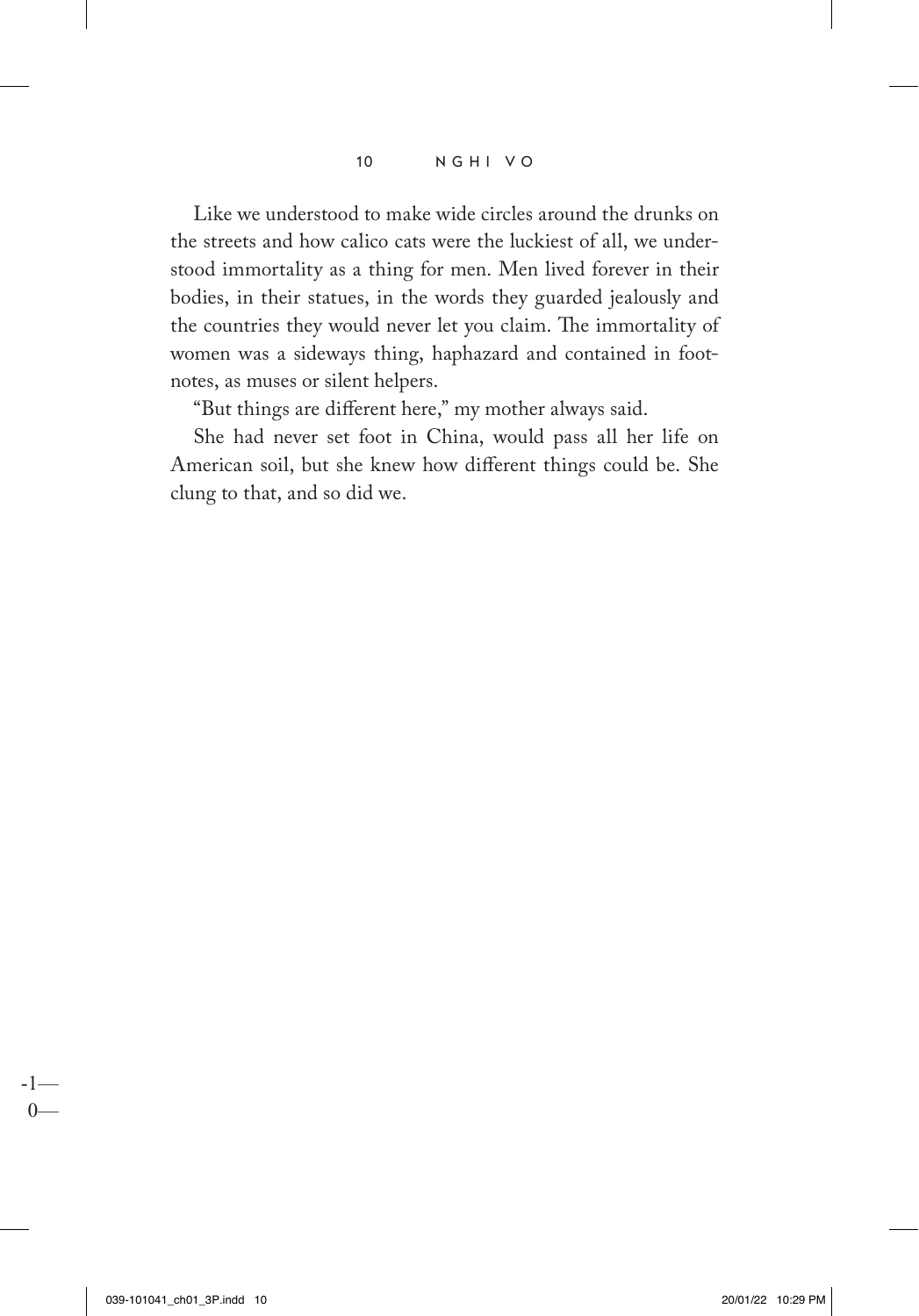I ran back to the Comique as often as I could. When my mother gave me a nickel for my lunch, I would go hungry, feeding myself on dreams in black and silver, and then much, much later, miraculously and magnificently, in color. I ran errands for the neighbors when I could get away from the laundry, and when it had been too long since I had last sat on the painfully hard pine benches, I sold another inch of my hair.

The movies on the marquee changed every week, but the ticket taker, gorgeous, smiling, and sly, never did at all. I grew like a weed, but she remained a fixed twenty, which she told me once was just the perfect age for her.

"What about being twenty-five or thirty?" I asked once, while she clipped my hair. There were probably ages beyond that, but at the age of ten, I couldn't quite imagine it.

"Fine for some people, but not right for me. Forever's a long time, you know, and it's no good if you can't have it like you like best."

What I liked best was the movies, and for the day the actors opened their mouths and spoke, I gave her a shade of darkness off of my eyes. It was worth it to hear the first tinny voices spilling to the enraptured crowd. It was a revolution, new stars in and old

III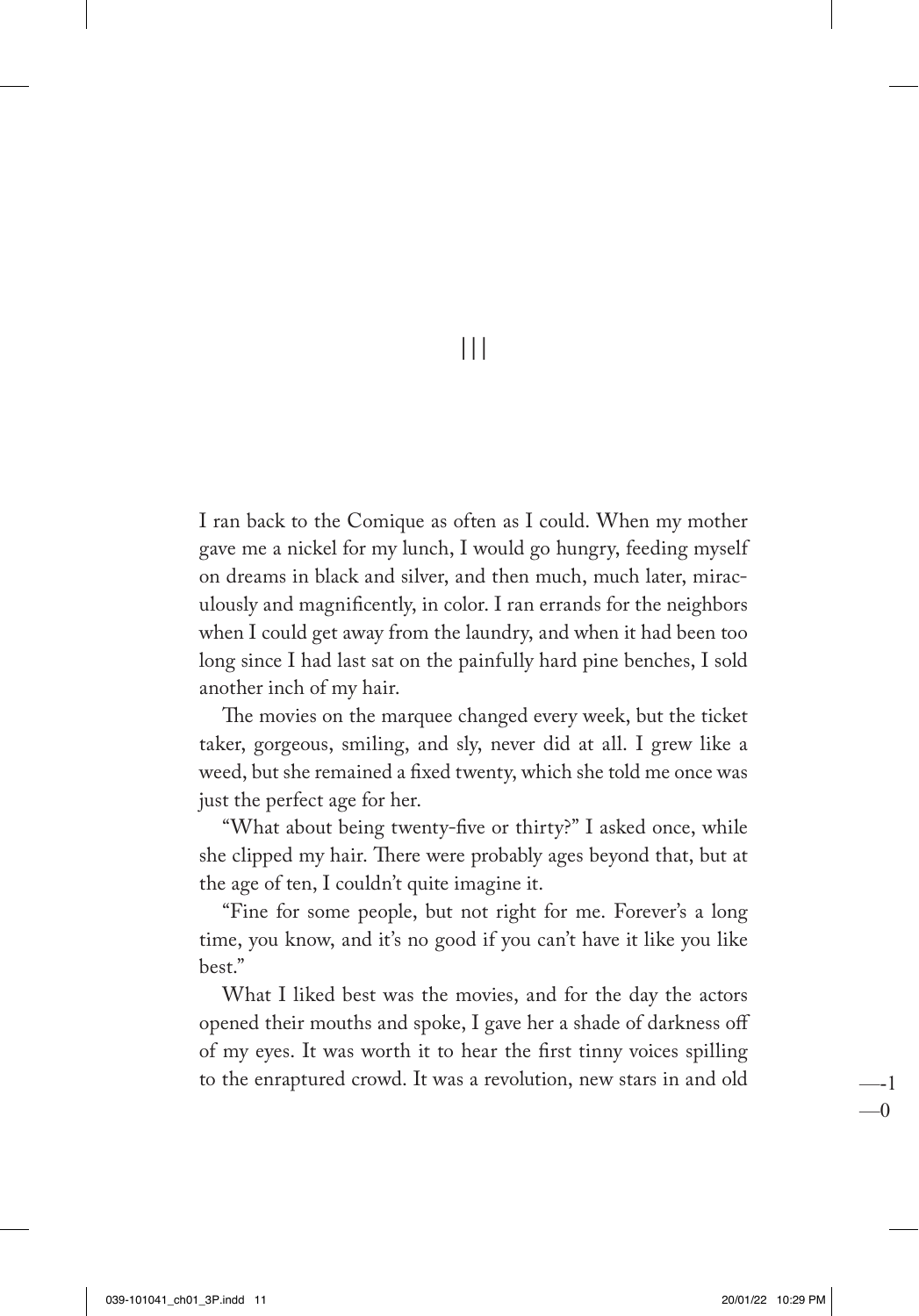stars out, but in a year, we took it for granted. Movies were a cheap magic, after all, never meant to be beyond our grasp.

I started pinning my hair up to hide how short it was getting, and my father and mother, exhausted by the steam and the weight of so much silk and wool and rayon and polyester on top of us, never even noticed.

Luli noticed. She went with me sometimes into the Comique, wrinkling her nose as if she had smelled something bad, holding her breath as if the vapors would somehow contaminate her.

She liked some of it. She liked the romances, the ones that ended happily with a kiss. There was even a Chinese actress, Su Tong Lin. She always played the daughter of a white man with a painted yellow face, and she always fell in love with a handsome chisel-faced hero who loved another. Luli loved Su Tong Lin, and I think I did too, but I couldn't love her without a twisting in my stomach of mingled embarrassment and confused anger. I went home angry every time she threw herself into the ocean, stabbed herself, threw herself in front of a firing gun for her unworthy love.

It was different from Josephine Beaufort's turn as Juliet, as different as wearing wet silk is from dry. It was Juliet that earned Josephine Beaufort her star, set up high in the Los Angeles firmament. The darkness of the Los Angeles night receded year by year from a city fed on electric lights, but no matter how orange the sky paled, those stars never dimmed. You can still see hers up there, enshrined for her Juliet, her Madame Bovary, and her taste in fast men and even faster cars.

I wasn't thinking of Josephine Beaufort or stars or immortality the day I accidentally wandered into fairyland. One moment I was crossing the invisible border that separates Hungarian Hill and Baker Road, and the next, it was as if the very air turned sharp and chemical. I dodged around a group of people who were standing stock-still on the sidewalk, wondering as I did what was going on,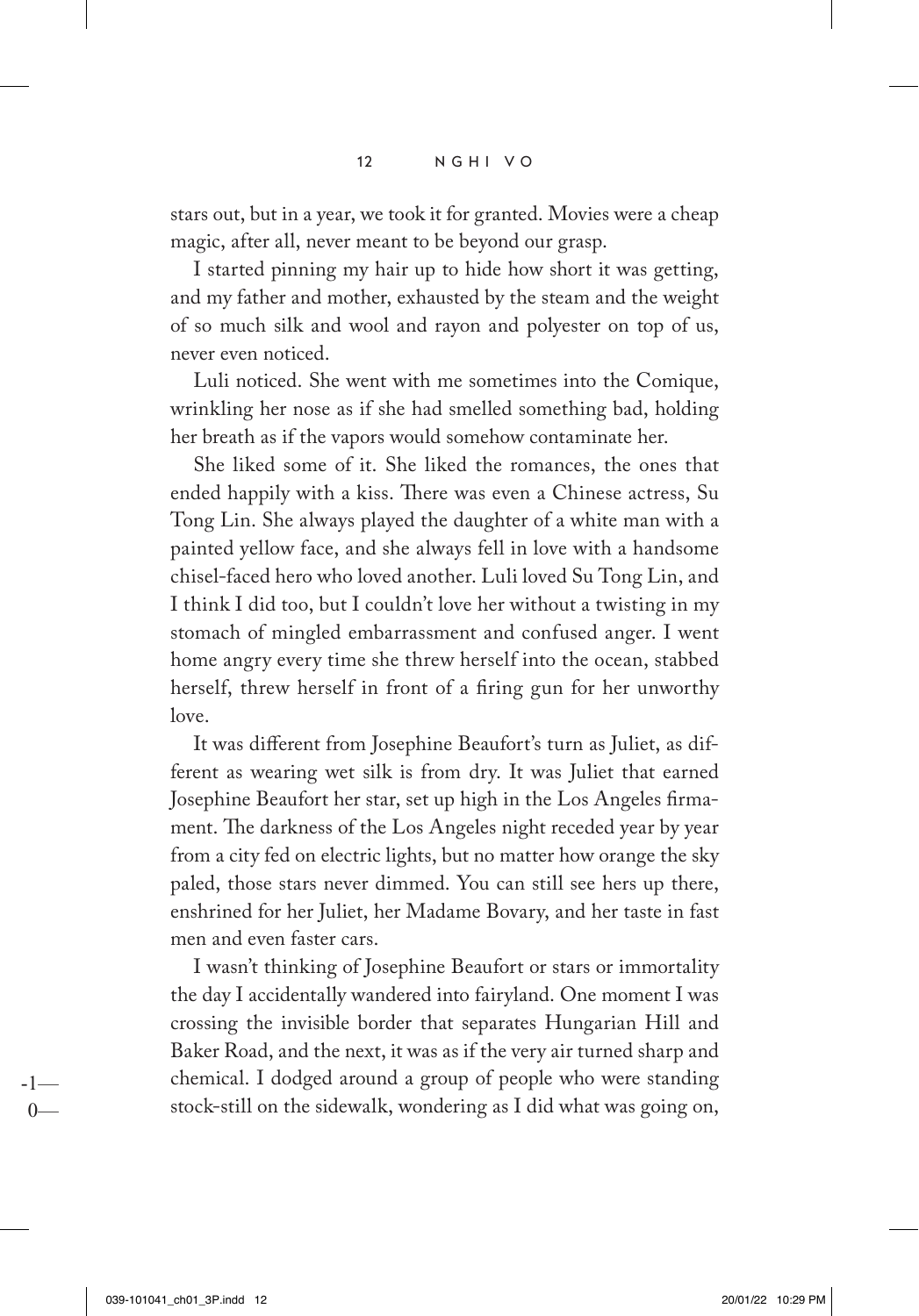and the next I was nearly rushed off my feet by a man carrying an enormous box over his shoulder.

"Outta the way, asshole," he growled, not stopping to look.

I was twelve, and my startled eyes took it all in at once, the tangle of cords that connected the cameras to their generators, the shades that blocked out the harsh sun, and the lights that gave them a new one. Everyone rushed around so quickly that I thought for certain that there would be some terrible crash, but instead it was as if all of them, cameramen, grips, script girls, and costumers, were on rails. They ruled over their own thin threads, weaving in and out to create a setting fit for . . . Maya Vos Santé was what they called an exotic beauty, not quite white but not dark enough to frighten an easily spooked investor. There were rumors of rituals performed in the basements of Everest Studios, peeling away her Mexican features, slivers of her soul and the lightning that danced at her fingertips, leaving behind a face they could call Spanish alone. Rumor had it she held a knife to John Everest's balls until he signed off on passing her contract to Wolfe. She was so powerful, just beginning to understand how to wield her new glamour, and they would never have let her go otherwise.

She has no star, so you will have to settle for what I saw that late afternoon in 1932.

She was born short but lofted herself high in perilous heels, and her dark hair, piled with artful abandon on her head, made her taller still. She was all hearts: heart-shaped face, pouting lips, round breasts pushed high, and round hips pushed low.

The red dress she wore—which ironically became something of an immortal thing itself after Jane Carter wore it in *High Over the Chasm*—gave her eyes a peculiar cold maroon cast, and when she saw me, they narrowed thoughtfully.

"Hey, Jacko, is this the kid you wanted?"

A big man with small, pale eyes, a toothpick clenched in his teeth, came to look at me. He dressed as rough as any of the men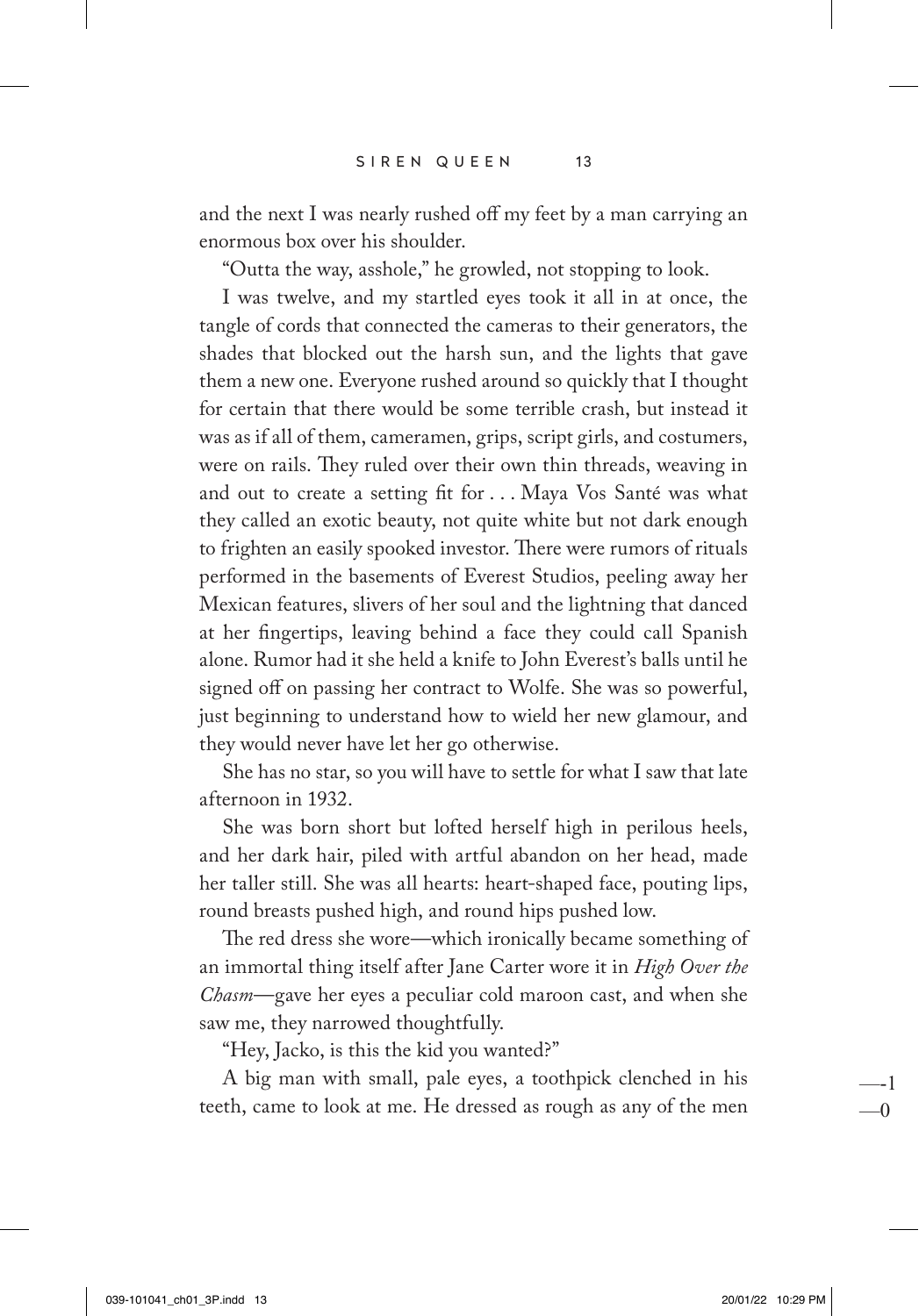laying wire or manning the cameras, but through all of the chaos, he was the only one who moved slowly, at his own pace.

"The studio never sent one of the kiddies over," he said with a shrug. "Think they're all working on that duster over in Agua Dulce, that big thing with Selwyn and Ramone. *Orphan Train* or whatever."

Maya made a face, which did not make it less beautiful. She pointed a red nail at me.

"Well, she'll do fine, won't she?"

Jacko looked dubious, and she turned to me. Her eyes weren't cold at all, they were melting chocolate, and she smiled with the weight of a blessing falling over my shoulders.

"Won't you, baby?"

"I will," I said instantly. "What should I do?"

"A real trouper, huh?" said Jacko with a laugh. "All right, we'll give it a try. What you're wearing will be good enough, but stash your shoes and socks somewhere."

The moment she got her way, Maya lost interest in me. An assistant came forward to straighten out the ruffle at the hem of her red dress, kneeling down like a supplicant, and I was left sitting on the curb and carefully untying my shoes and removing my stocks, trying not to stub my feet on the scattered pebbles when I stood up. A nicely dressed woman took pity on me.

"Here, honey," she said. "We'll wrap them with paper and put them right here so that you can get them later, all right?"

I'm glad she thought of it. My parents would have skinned me if I came home without my shoes, but I never gave it a second thought.

My dress, which Jacko had declared good enough, was a carefully mended calico that hung limp in the heat. It had been made for an adult woman, and though my mother had sewn in the curves, it still hung on me with an irregular kind of frump.

Orders must have been shouted from somewhere, because an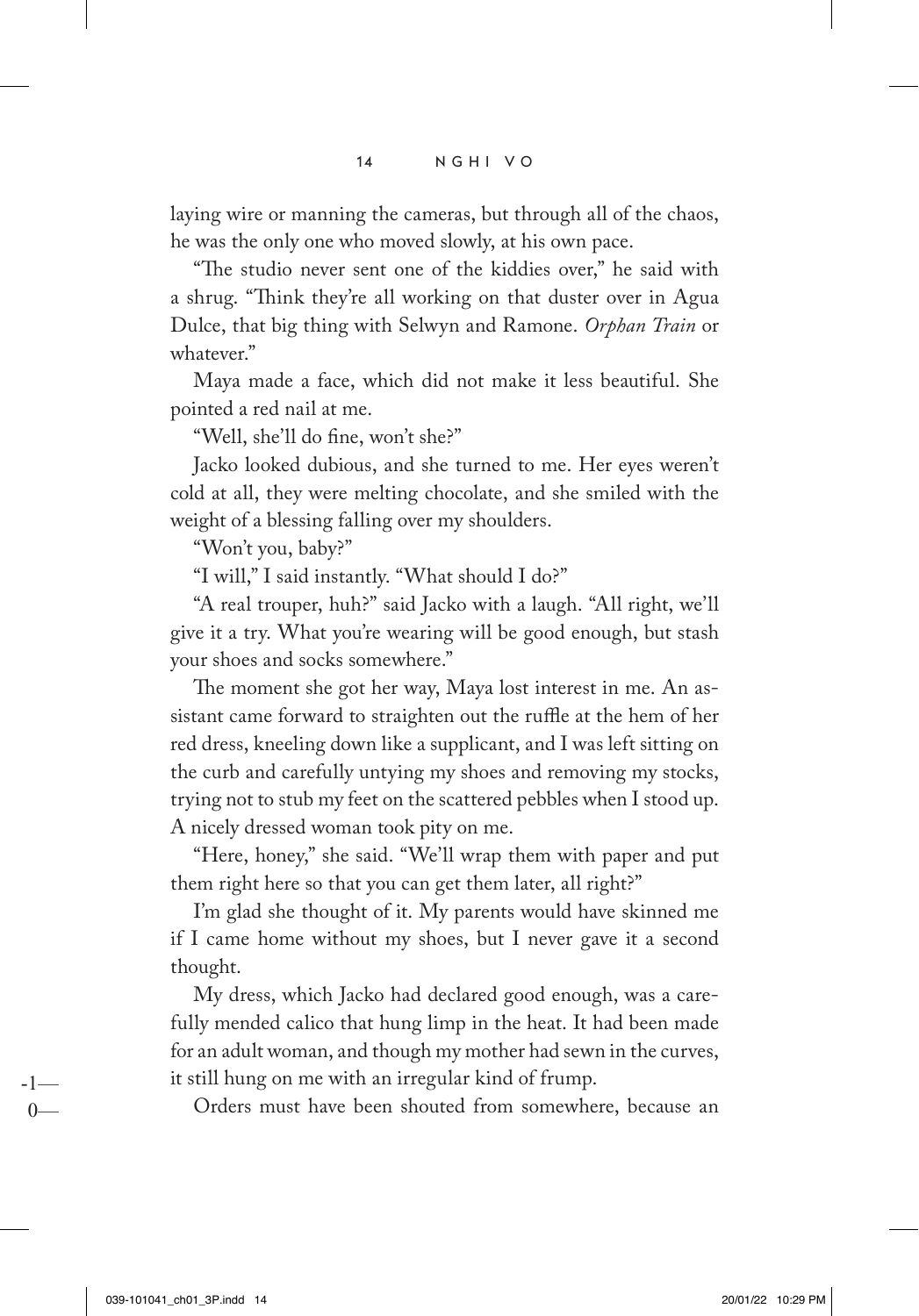assistant director came up to me, thin as a lathe, harried and distracted.

"All right, you start here. When Mrs. Vos Santé says, 'In all my born days, I never saw the likes of you, Richard,' you run around the corner. Go up to her and beg for change, all right?"

A shiver of shame went through me at his words. I knew what beggars were, people with desperate eyes and clutching hands, trying to grab for whatever extra bit of life they could squeeze out of the day. I looked down at my dress in confusion, because I couldn't understand what made it a beggar's dress, and I could see my bare and dusty feet underneath, stepping on each other shyly now.

The assistant director didn't wait to see if I understood. Instead he left me on my mark and ran to attend to other matters. Time slowed for a moment, solid like it can get when prep pulls out like taffy.

Then I heard the sharp, dry clack of the clapboard, rendering all else silent, and Jacko called out the magic word.

"Action!"

From my spot on the corner, everything seemed dim even as I strained my ears to hear Maya Vos Santé's words. She was talking with a man about cruelty and how a woman could expect to find nothing but in a world ruled by men.

The man said something utterly forgettable even in my memory, and Maya Vos Santé laughed. The sound was like drops of cold water running down my spine.

"In all my born days, I never saw the likes of you, Richard."

My cue, though I didn't even know to call it that yet.

I ran around the corner, stubbing my heel badly on a rock, but I didn't even stumble.

The moment I stepped into the camera's eye, I had entered some kind of magical circle. The air was thicker and somehow clearer, the colors more vibrant than they had been before. I had to stop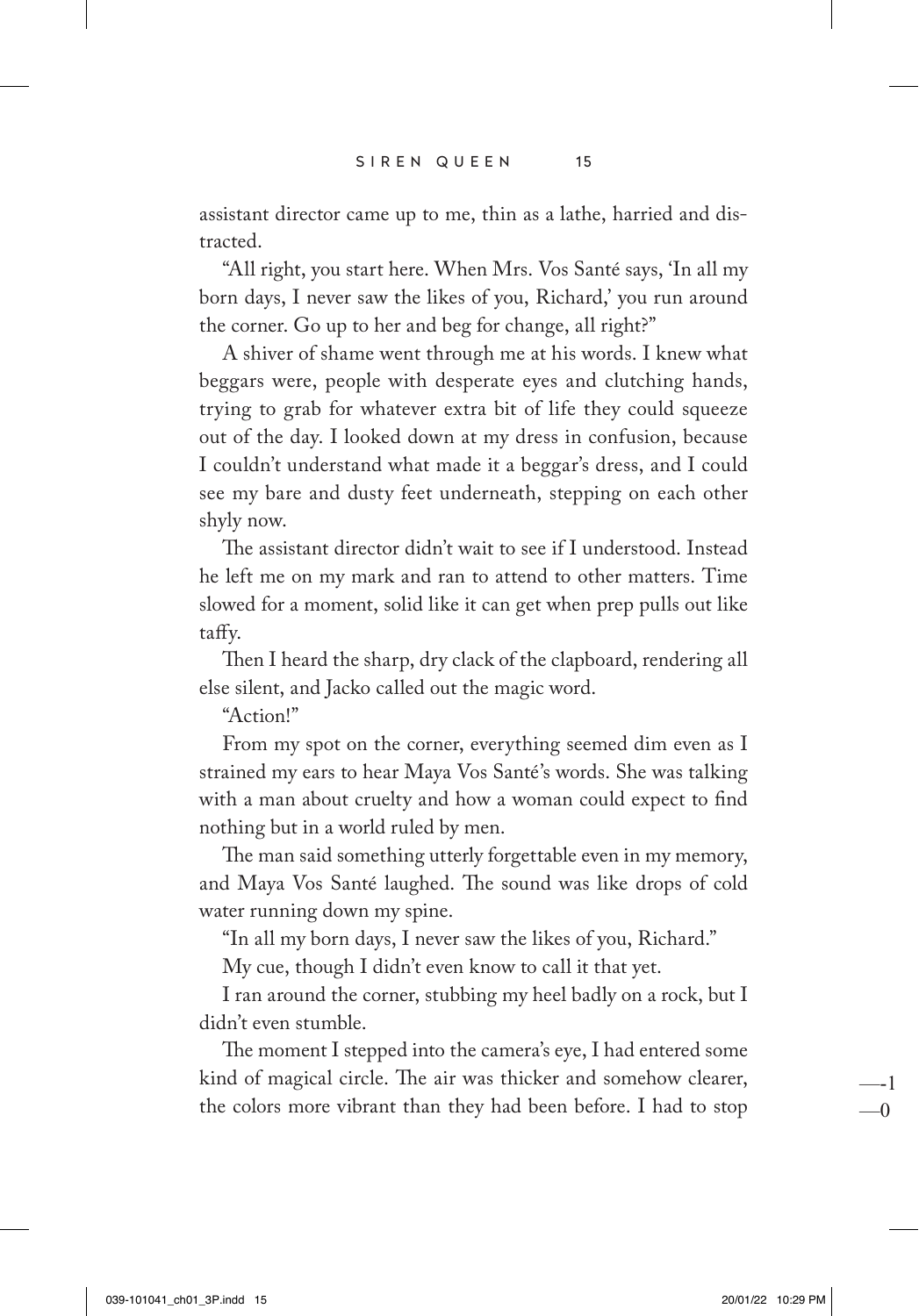myself from looking down at my hands, certain that they would be glowing against the umber light.

I stuttered to a stop in front of Maya and the actor. To me, they were both dressed like royalty. My mouth went utterly dry, and there were no words for them. *Beg*, the assistant director had said, but I didn't know how to do that.

I swallowed hard. The click in my throat was so loud that it should have been audible on the reel. The actor just frowned, but Maya was looking at me with concern and warmth, her face tilted to one side like a gentle cat's, so perfect I could have died.

"Please," I managed, my cupped hand coming up slowly.

"Oh, sweetheart," said Maya sadly. I thought I had ruined it all, that she was disappointed, and I would be sent away from this magical world. My eyes filled with tears, but then Maya was digging in her enormous black handbag.

"Here, baby," she said, crouching down to see me almost eye to eye. She pretended to tuck something into my palm, and then she cupped the back of my head with her hand, pulling me forward and pressing a cool kiss to my brow.

"I think you're the special one, Marie," said the actor, and Jacko bawled cut.

The air snapped back to normal, so hard that I could barely breathe. For a brief moment, I could truly see, and now someone had come along and slid transparent snake scales over my eyes. Everything looked so shoddy and so dirty that I could have cried.

I heard some muttering from Jacko and the man with the camera, and he looked up, nodding.

"We got it! Set up for scene fifteen."

Scene fifteen certainly didn't need me. Maya forgot about me the moment the scene was over, and I was bumped and jostled away from the center of cameras and lights, washing up finally next to the nicely dressed woman who had helped me with my shoes before. I noticed that she wore a silver cuff around her thin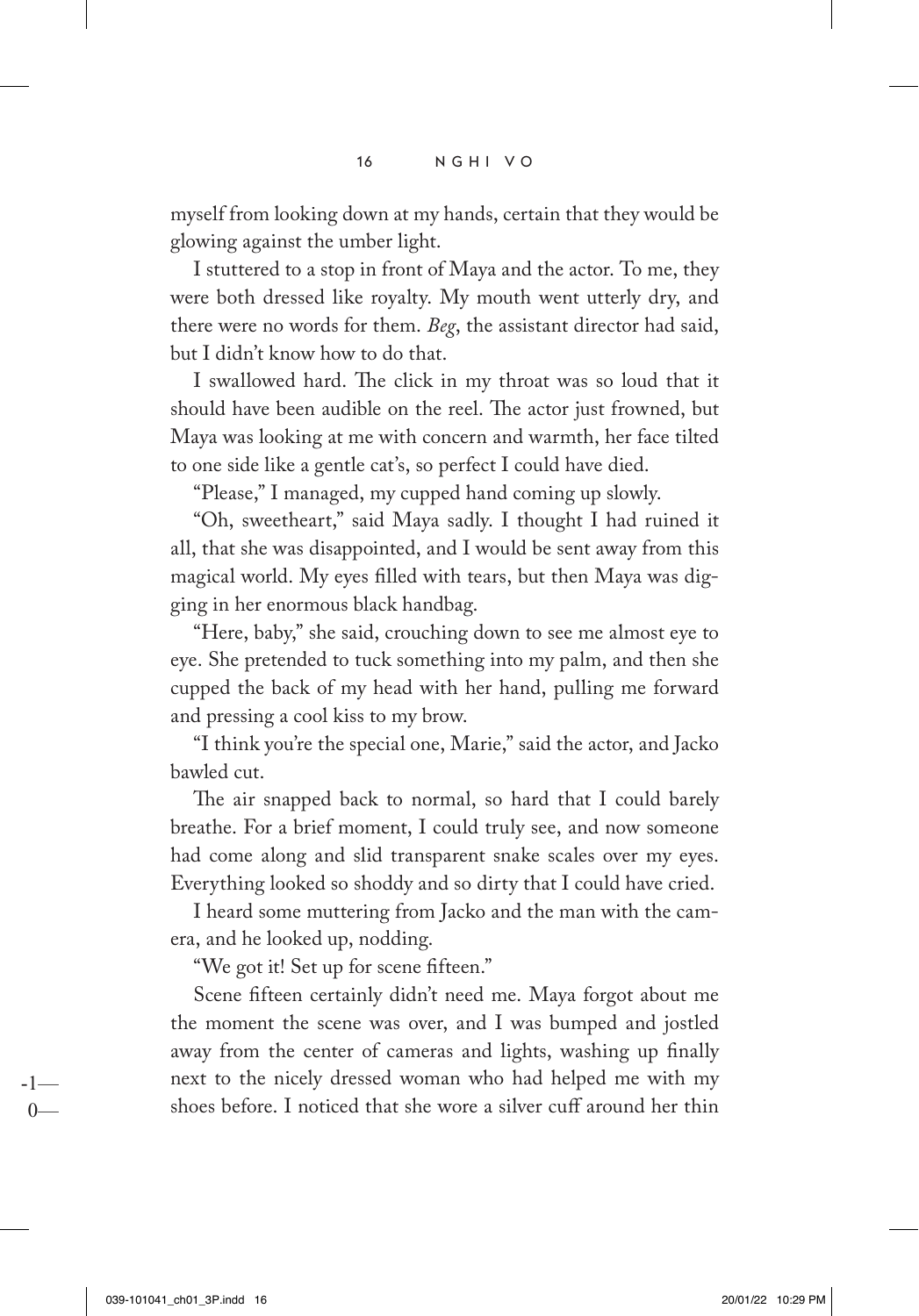wrist, lovely, but so narrow that it could not be removed easily. The word wolfe was emblazoned on it, and she caught me looking at her curiously.

"I'm under contract at Wolfe," she said with pride. "Seven years. It means that I can't take jobs with any of the other big three, and that they'll have work for me the whole time. I'm not in scene fifteen, but I'm in scenes seventeen and eighteen, which are being shot right after."

I was duly impressed. At home, the worst thing you could be was without work, and seven years of standing around in nice clothes seemed far better than pushing a blazing-hot iron that seemed to weigh as much as my little sister over an endless line of white shirts.

"What's your name?" I asked shyly, and her gaze turned wistful. She had remarkable eyes, one blue and one brown, giving her a cheerful, puppyish look.

"They haven't given me one yet," she responded.

I sat with her for the next hour as they shot scene fifteen, more complicated than the one I had been in and requiring more takes. That year, Wolfe put out close to three hundred pictures. Speed was key, and even if Jacko was no genius the likes of Dunholme or Lankin, he got the pictures through on time and under budget, better than artistry any day.

My new friend had been whisked away for a final tug at her wardrobe when my mother came looking for me. I saw her standing as confused as I must have been amid the lights and wires, the people all on their own tracks and us without. She looked frightened, slightly disgusted, and confused, and when she saw me, she stalked over, taking my hand.

"Where have you been? We thought you would be back . . ."

"Oh, hey, you the kid's mom?"

Jacko came up behind her like a bear, making my mother wheel around in shock. He looked rough, like a man who wouldn't bother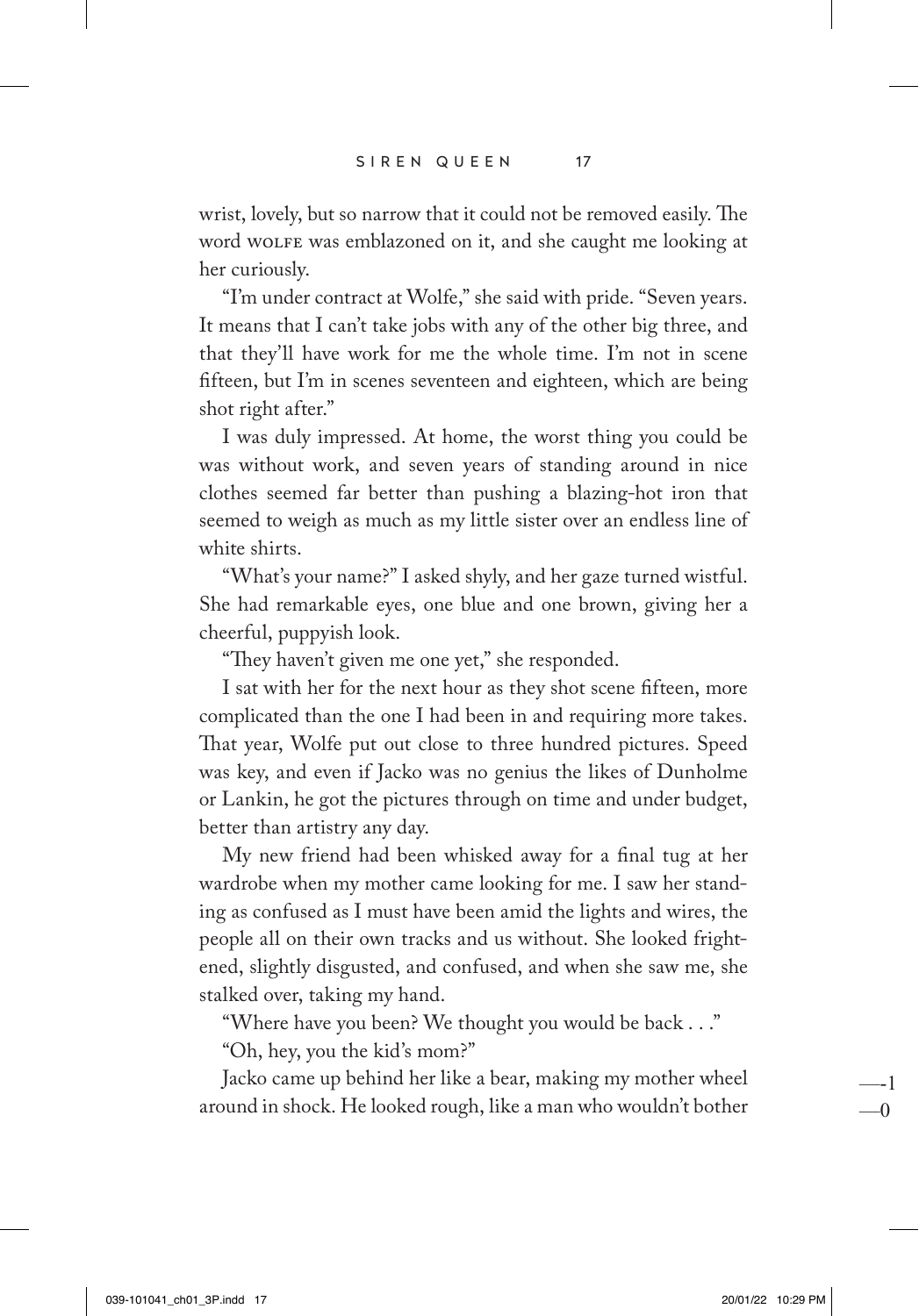with clean clothes from the good laundry, no one who came into our place.

He reached into his wallet and peeled out a few bills, thrusting them at my mother. My mother didn't move to take the money from him, and he scowled.

"English? You speak English? Christ . . ."

"I do," she said finally, her words clipped. "I will."

She took the money, even if she had no idea what it was for, and she never took her eyes off of him. If he was discomforted by her gaze, he never showed it.

"Good, good," Jacko said, crunching on his toothpick. He glanced down at me speculatively.

"She's cute. I'm shooting down here again in two weeks, the fourteenth. If you bring her back, she can do that too."

My mother only stared, and with a sigh, Jacko turned to me.

"I heard you, your English is great, ain't it?"

"Yes, sir," I said, proud and oddly ashamed at once. My mother's was just as good.

"Good. Well, you stick around, you do as you're told, and maybe someday, well, who knows, right? Could be you up there smooching the sheikhs, yeah?"

Something else called for his attention, and my mother was finally allowed to tug me away.

She opened her fist a block away to reveal two ten-dollar bills. It could be used to patch any number of holes in the laundry, and at the height of the Depression, there were many of those.

"What did you do?" she asked, stunned, and I looked down, suddenly ashamed.

I stammered out an explanation, too anxious and overexcited to lie, and her face turned stony. I could see pride warring with the money in her hand. To my mother, there were things we did and things we did not do. What I had done on the movie set ranged back and forth over that line, pacing restlessly.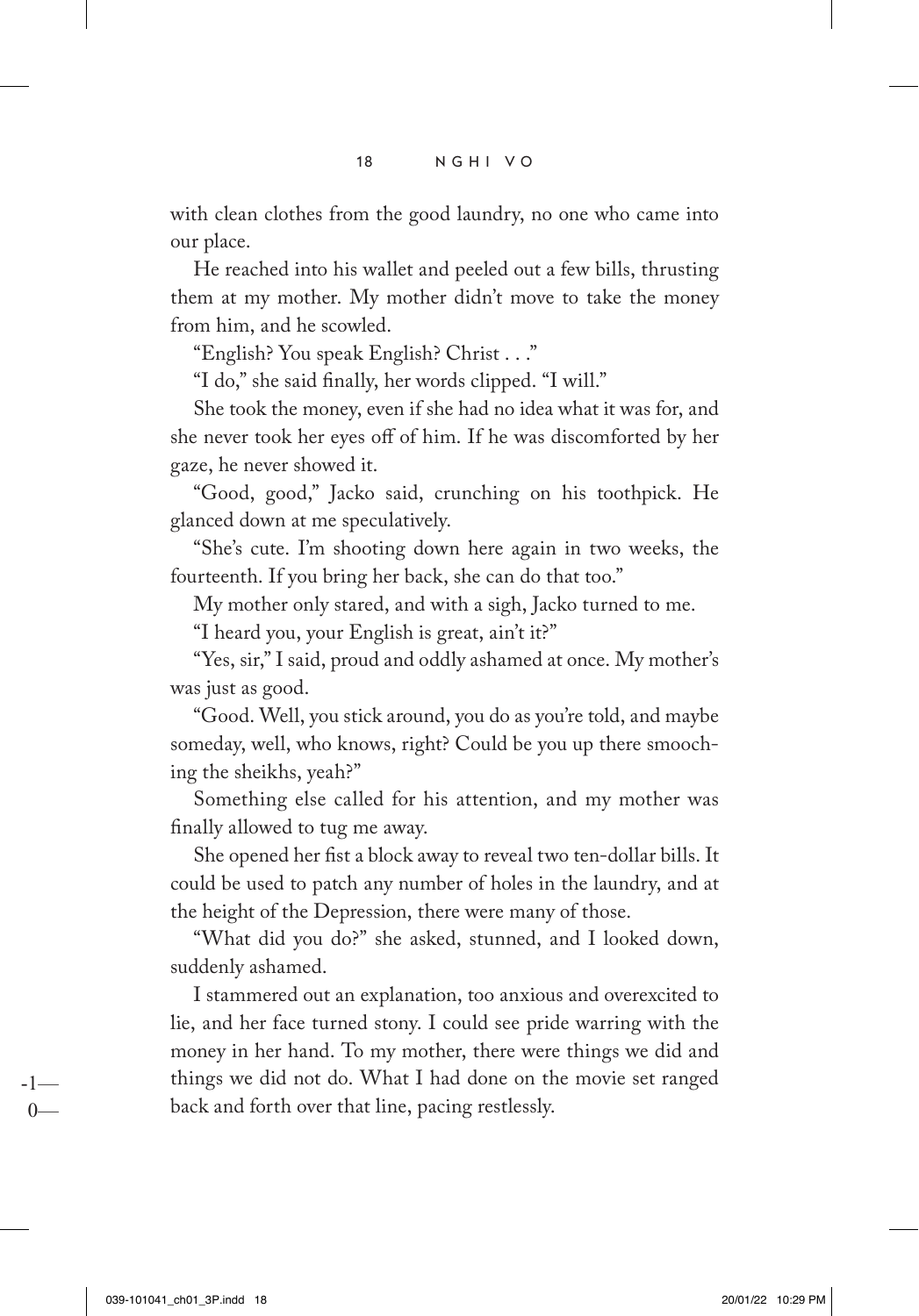To my surprise, instead of scolding me or pinching me, she pulled me into an alley. I could smell the starch and lye of the laundry on her, a clean but oppressive scent. The trains had run the night before, and her hair, hanging over her shoulder in a braid, looked like a strip torn out of the world.

"All right," she said. The money had disappeared into one of the secret pockets sewn into her shirt. "You don't have to go back if you don't want to."

"I want to," I said instantly, and she frowned.

Still, she gave me her hand to hold all the way back to the laundry, where I helped my sister fold clothes and wrap them up in crinkling paper. I don't know what she told my father, if anything. The money wasn't mine to keep, it wasn't real in any way that mattered to me. There were more important things.

That night, as I stripped down for a shared bath with my sister, Luli looked at me with some consternation.

"What's that on your forehead?"

I pulled down my father's little round shaving mirror to look. There was the faint silvery imprint of a kiss where Maya Vos Santé had kissed me. She hadn't left a trace of rouge on my skin, but she had left something else instead.

I couldn't scrub it away, and despite my sister's uneasy look, I didn't really want to. Fringes were in fashion, and the kiss was covered readily enough. It was not quite a scar, not quite a brand, but more telling than either.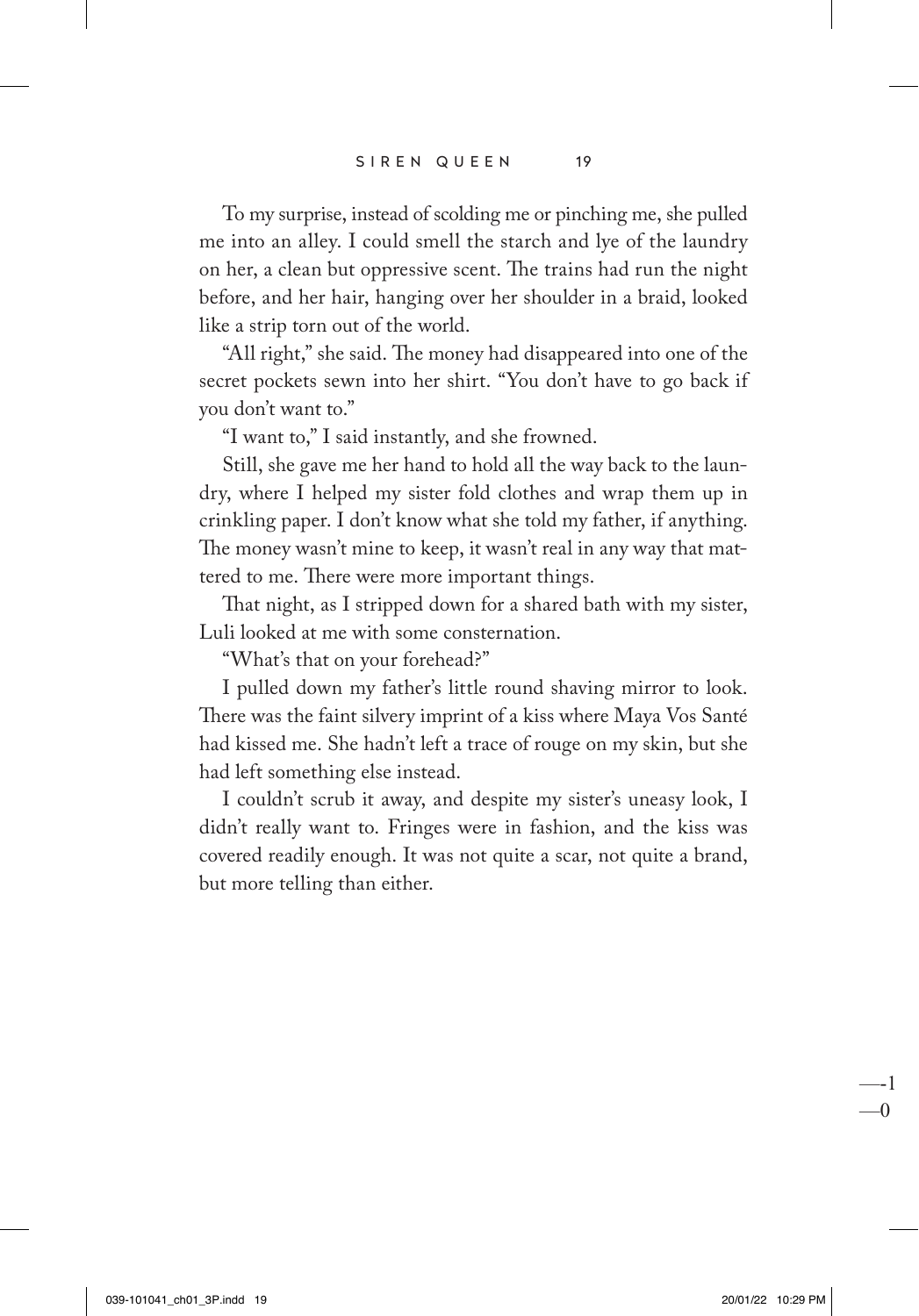Even with it all, the money, the crackling atmosphere of the set,

IV

the kiss Maya Vos Santé had given me, I might never have longed for a star of my own and a place high in the Los Angeles sky. I don't know what else might have happened to me; I was too young when it all began, and I hadn't shown the twists and hooks that would have drawn other fates to me.

("Oh, you were always meant to be in movies," Jane said. "One way or another, you would have found your way in, no matter what was standing in your way."

"Is that a compliment?" I asked her.

"It's better than a compliment, it's the truth.")

Three weeks after shooting *Jackson's Corner,* my mother swore and thrust a crisp paper package into my arms.

"Hurry. The lady in the blue dress. She forgot this one. Run after her, or she'll think we lost it."

It happened often enough that I didn't think much of it, instead dashing out with the package under my arm. I glimpsed a lady in blue disappearing around the corner, and I ran after her, weaving my way through the crowd and keeping the package close to my body.

The woman was moving fast, but I knew she was the right one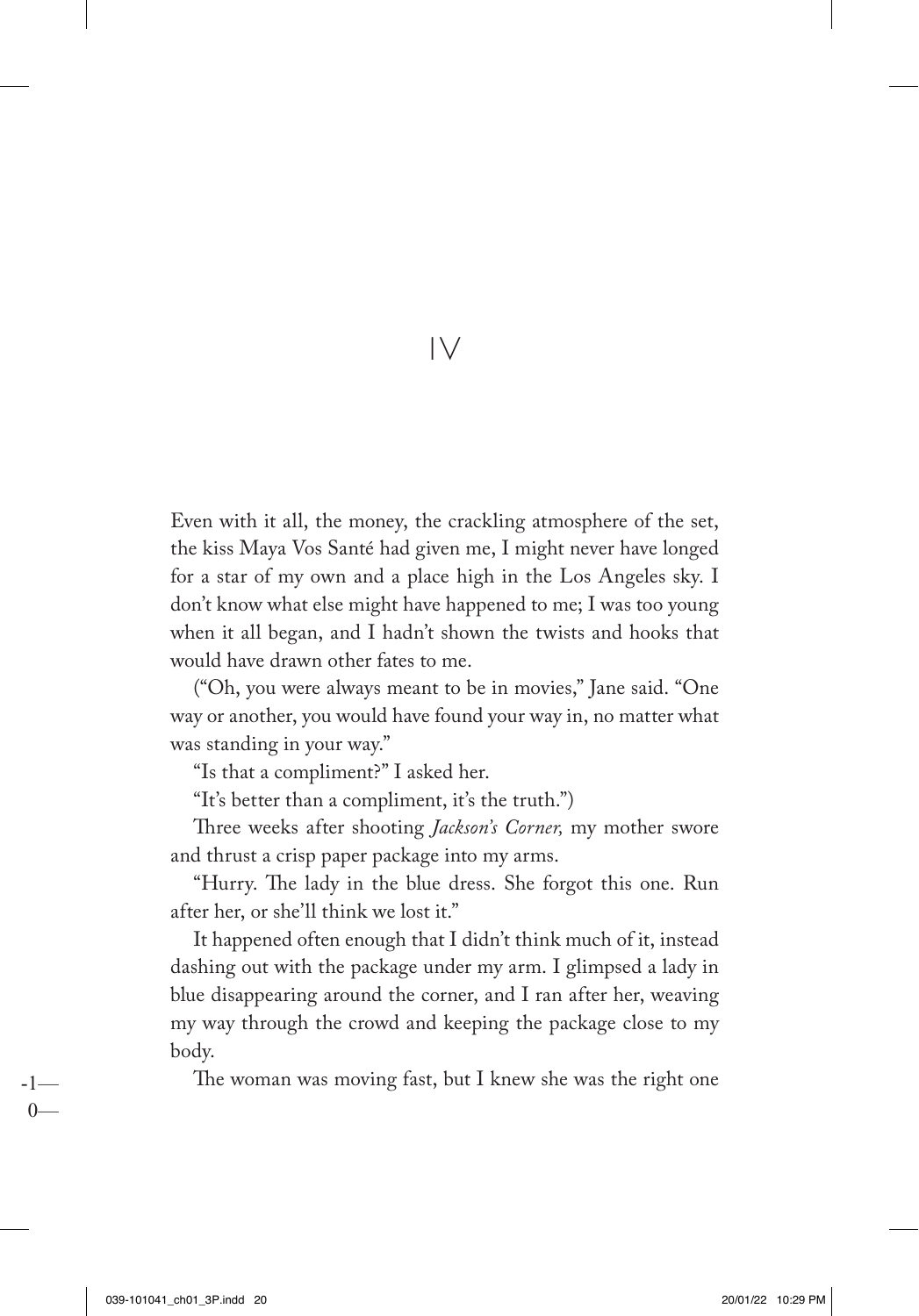because she had a paper bag printed with our logo—the character for "lucky"—on her arm. She was barely taller than I was, but she walked with the quick, precise steps of a regimental soldier, glancing neither right nor left.

My mother hadn't told me her name, so I couldn't call out to her. I didn't catch up with her until she paused in front of a small café on Carver Street. Her look of wariness dissolved when she realized that I wasn't a beggar, and she beamed when I handed her my package.

"Oh! This must be my cashmere. How silly of me to forget it. And, poor thing, you ran all this way to give it to me. Wait just a moment, let me give you a little something for your trouble."

I was wondering if she would give me enough to go to the Comique again, but then Michel de Winter appeared.

Michel de Winter was a relic from another time, a silent actor who came from the French stage. Just a few years ago, I had seen him haunting the smoky, shadowed streets of Bucharest, following a mysterious woman who dropped white flowers in her wake. It turned out in the end that he had been chasing Death's consort, and he had died, face twisted with agony, only to be resurrected in front of me now in a gray suit and green silk tie, the white strip of hair that had shown so bright in the old films gleaming in the afternoon light.

"You are late," he whispered, because the silent films had finally consumed his voice, leaving him only a shred to use.

"Darling, I am sorry, but look, I am here now, aren't I?"

When she spoke to me, the woman had had an easy way about her, pleasant but entirely unremarkable. Now there was a grandness to her voice, the sound of it bell-like, and people around us turned their heads, curious and unsure why they were curious.

I stared, tip forgotten as I realized that I was looking at Clarissa Montgomery, who just a few months ago had lit up the screen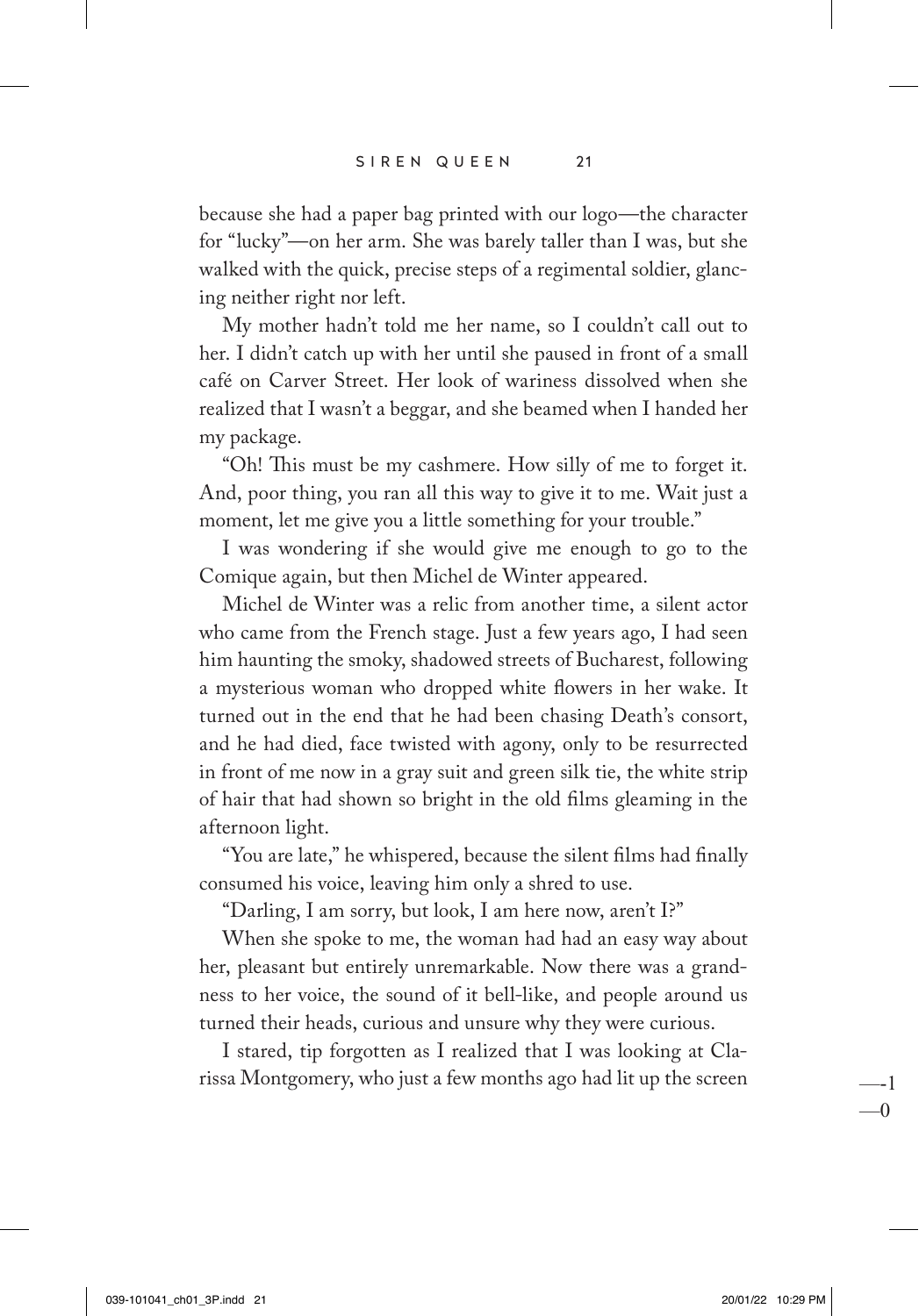in *The House on Faust Street.* I felt as if the very breath had been pressed from my lungs, because she changed everything.

One moment, life was what it was, dull, busy, and common. The next . . . she had changed it. She wore her glamour like a stole tossed around her shoulders, and she cast it like a net over everyone who had seen her.

When I looked at Michel de Winter, old god that he was, I could see the worship in his eyes, a kind of helpless love that didn't even want to help itself. To see her was to love her, and a wanting rose up in me like an ache. I wanted someone to look at me like that; I wanted to change the world simply because I could.

Clarissa Montgomery forgot all about my tip, sliding her cashmere into the bag as she went to join Michel de Winter. They switched to his native French, their conversation fading quickly into the noise of the afternoon as they walked on.

I had seen Maya Vos Santé on set, that power sharpened to devastating purpose, but I had never seen it used in the real world. Simply by being herself, Clarissa Montgomery changed the afternoon from common to something I would never forget. From the way some of the people on the street were still blinking, whispering among themselves *Was that Clarissa Montgomery?* I could see that they wouldn't forget it either.

When my parents looked at me, they saw another mouth to feed, another pair of hands around the laundry. When people on the streets saw me, they saw a little foreigner, a doll to be played with and cooed over or pushed away from something I had no right to, which, judging by some people, was everything. Jacko saw an easy way to appease Maya Vos Santé, and Maya Vos Santé saw a prop that she wanted and had been denied.

I wanted what Clarissa Montgomery had, the ability to take those looks, to bend them and to make them hers, to make the moment hers, to make the whole world hers if she wanted. I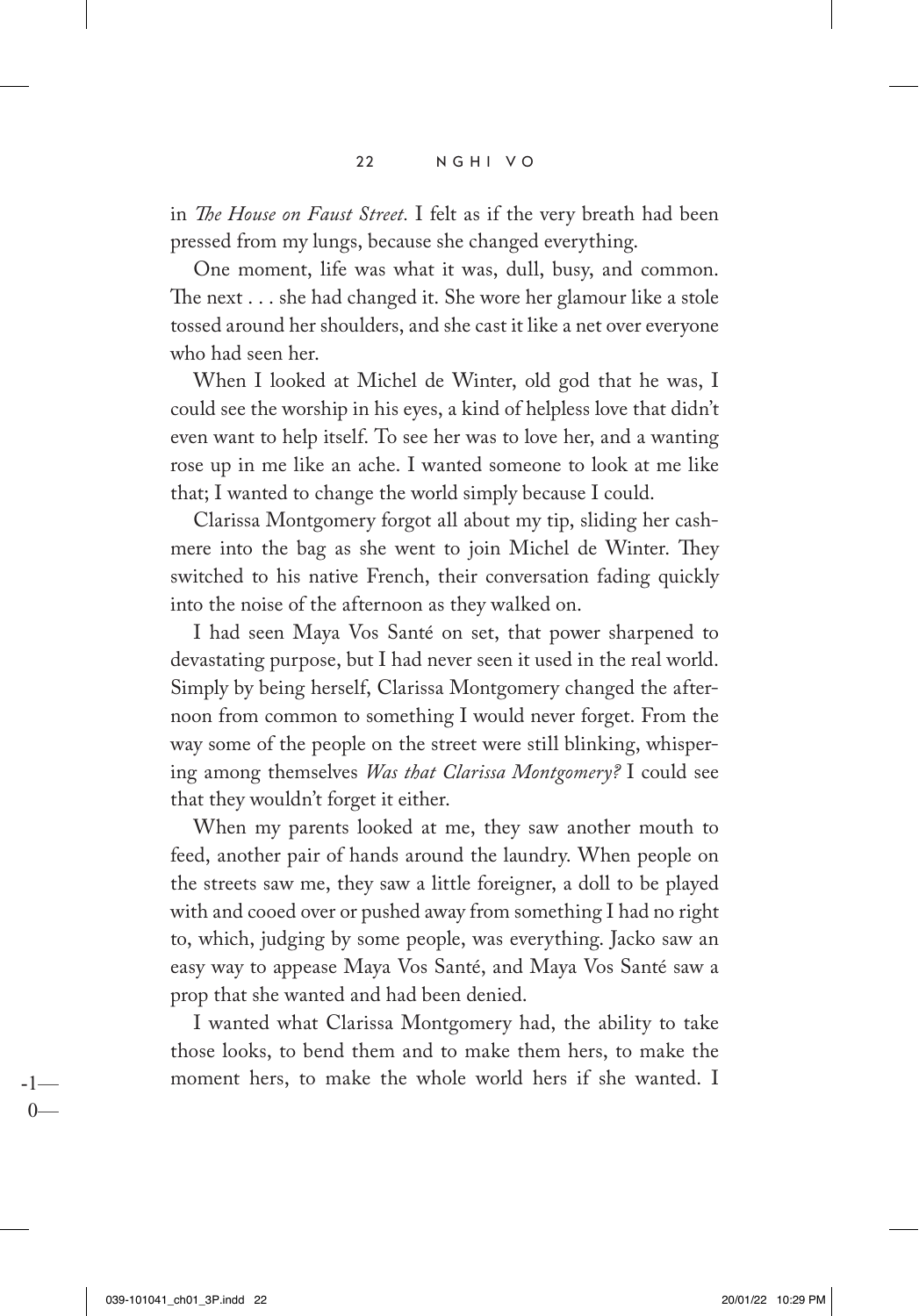wanted that, and that want was the core of everything that came after.

**CHANG** 

By the time *Jackson's Corner* came out, I was something of a regular on Jacko's sets. He knew that I had a family, so he never tried to pull me into the pack of changelings the studio kept around for that sort of thing. I was no Baby Joy or Baby Gemma either; I was only able to do the kid parts for some six or seven months after *Jackson's Corner*. I started to grow, painfully and by inches, as tall as my mother by the next year.

After a picture or two, I started to figure out my way around. When I look back at that time, which seemed to last forever but now I know was barely more than an hour on a summer afternoon, I could slap myself for what I thought I knew. I thought I was wise for knowing not to cross the circle of the camera's eye, for knowing which crew members would smile at me and which would curse. I thought I was doing very well to know that while most of the people I met were real actors, some few were empty props who could not talk and could not move unless they were directed to do so. I brought my own lunch, never made trouble, and when I was hurt or tired, I only stood straighter and hoped that no one ever noticed.

I saw the thin and crying girls who haunted the edge of the set, looking not for the lead but for Jacko himself. I watched one morning, silent and unnoticed as a ghost, as Jacko took one girl aside and talked to her in stern and fatherly tones.

"Look, you ain't hurt. Not really. Not like some of these mooks would hurt you, right? Stop crying about it. You got a long life ahead of you. Stop crying. You're going to be fine."

He forced money into her hand, and she stumbled away like a dog that had been struck a glancing blow by a car. He looked